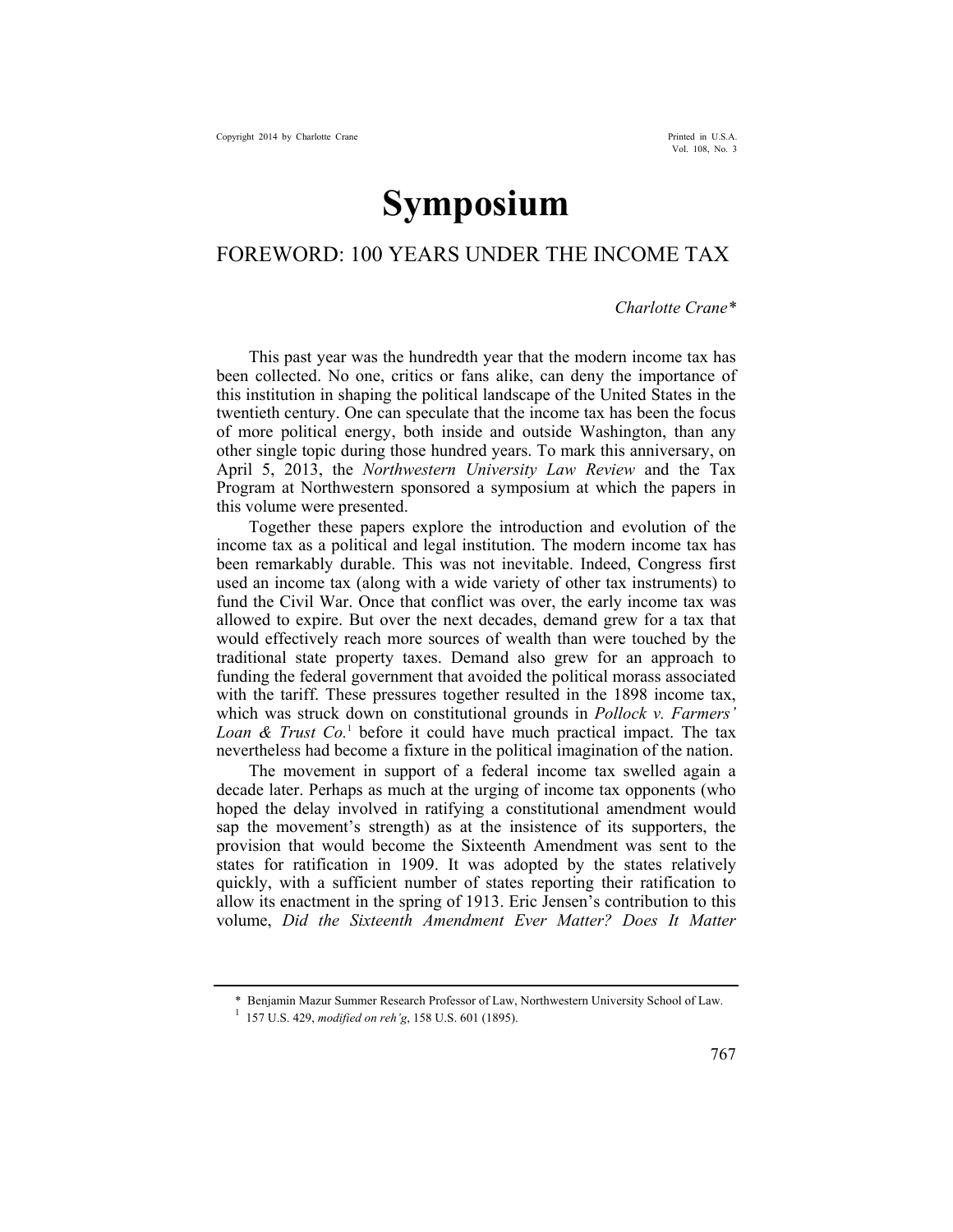*Today?*, reminds us of the constitutional backdrop for these political developments and its continued relevance today.

Tax historians have typically identified the political pressure leading to the income tax as coming largely from progressives and populists, who sought to broaden the tax base beyond real and personal property (the base relied upon with decreasing success by the states) and tariffs on imports (relied upon by the federal government not only for revenue but also for trade and economic policy). With a broader base than could effectively be tapped by these older measures and with an appropriately progressive set of rates, the income tax was seen not just as a tool for raising revenue but also as a tool for income redistribution.

Robin Einhorn, in *Look Away Dixieland: The South and the Federal Income Tax*, adds to this standard story the politics of the South in the twilight of the nineteenth century. Although the progressive political movement may have created a rift in the Republican Party great enough to allow Democratic gains in Congress as Woodrow Wilson became President, the ratification and enactment of the income tax could never have been accomplished without the support of the South. A shift from the tariff to the income tax was anticipated as a double victory by most of the South: first, the tax allowed the lessening of the protectionist tariff and its perceived unfair burdens on the Southern economy, and second, the tax could replace the tariff with a source of federal money that was highly likely to result in payments made by the industrial North that would fund increased federal spending in the South.

The onset of World War I only a few years after the enactment of the 1913 tax undoubtedly contributed to its acceptance. The role of the federal government and therefore its revenue needs underwent dramatic changes in these years, and the reach of the income tax was broadened in response. But the permanence of the tax as a political institution would not be established until the decade after the War had ended, when the tax, albeit contracted, remained in place. In *The Consistency of Conservative Tax Policy*, Marjorie Kornhauser examines the political debates of the 1920s regarding the advisability of retaining the tax. She finds remarkable continuity between those debates and the debates surrounding the tax today: liberals tend to want to deal with the tax as an institution entirely separate from the spending it enables, while conservatives continue to question its place in the free market, federalist system they endorse.

The income tax was expected by its supporters to be both broad based and progressive. The contributions of Henry Ordower, *Schedularity in U.S. Income Taxation and Its Effect on Tax Distribution*, and Tracey Roberts, *Brackets: A Historical Perspective*, examine the extent to which these expectations have been fulfilled. The expansion of the tax base itself meant that the tax would shift the overall financial burden of government in the United States. Ordower demonstrates that although the tax is often touted as being imposed on "income from all sources," in reality it is more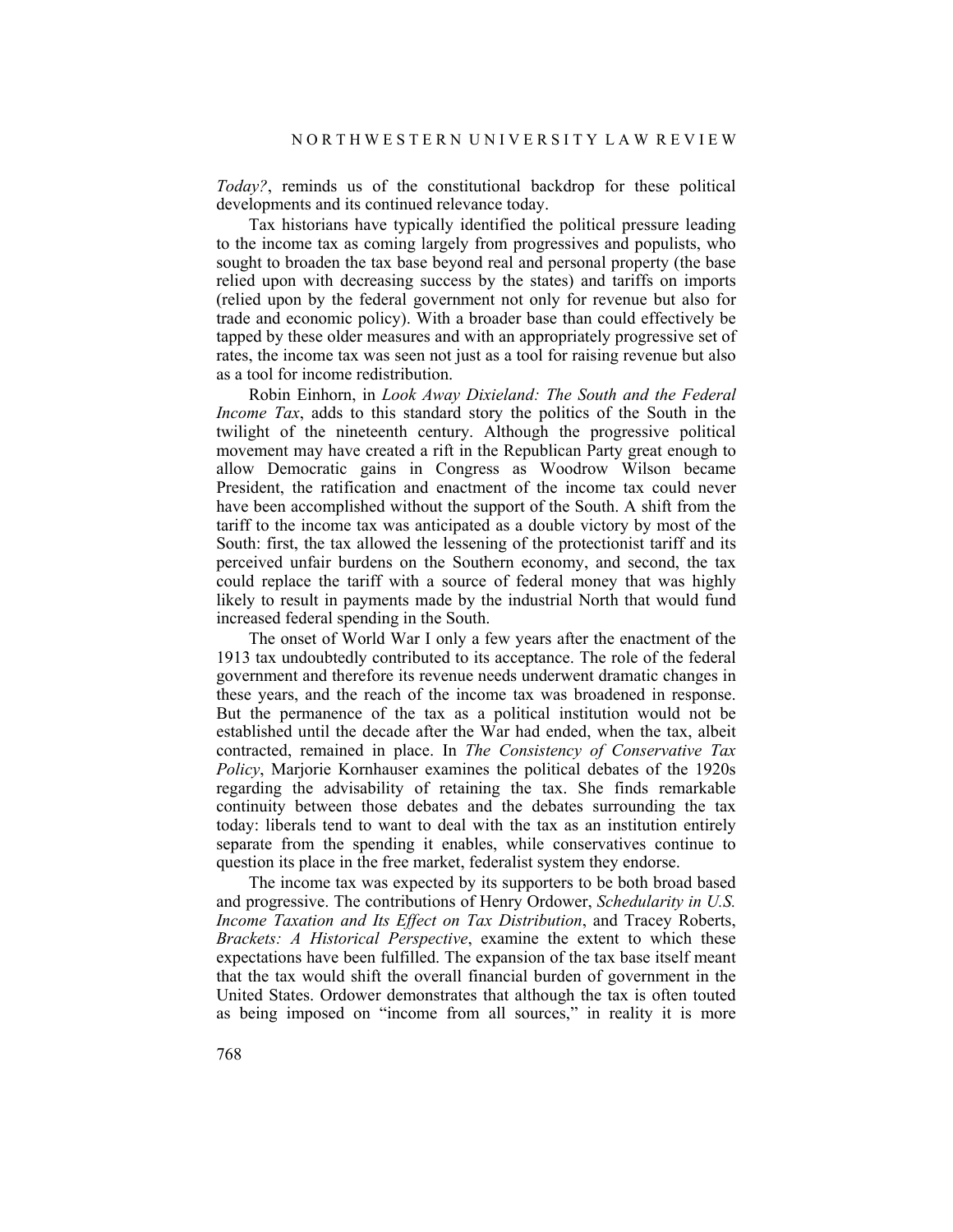schedular (that is, imposed differently on income from different sources) than most observers realize. This characteristic also undermines the extent to which the tax is as progressive as its nominal rate structures might suggest.

Roberts examines the history of the income tax's rate structure and how the rates have responded to various political changes, documenting the income tax's shift from a progressive tax on a limited number of taxpayers to a mass tax on most wage earners. She reveals that it is starkly less progressive now than at many times during its history, both when one looks at the level at which no higher bracket exists (holding steady at under \$500,000 since the early 1990s, in contrast to above \$1,500,000 until the early 1960s) and at the level at which a taxpayer leaves the lowest brackets (starting at about \$70,000 in the first income tax and dropping to about  $$10,000$ , where it has been since the late  $1960s$ ).<sup>2</sup> In the same vein, she notes that in the political debates about the appropriate rate structure, discussions of its use as a tool of economic policy have increasingly displaced debates about equity and the redistribution of resources.

Among the factors that contributed to the dissatisfaction with preincome tax revenue measures was the extent to which the evolution of the American economy had enabled taxpayers to avoid paying them. By the late nineteenth century, the real property taxes imposed by the states no longer captured the wealth of the richest Americans, which was increasingly held in corporate stocks and bonds. Taxes on this wealth, whether in the form of intangible property taxes or excise taxes on paid-in capital, could easily be frustrated by changes in the situs of the entities and by other innovations in their organization. Although state-based property taxes could not tap into the wealth associated with growing and moving business enterprises, through an income tax, a portion of the income flows generated by such enterprises could be diverted as government revenues. There is therefore considerable irony in the fact that the income tax has endured as a revenue source in large part because of its ability to so divert wage income (but not capital income) as a result of reliance on withholding. In *What a History of Tax Withholding Tells Us About the Relationship Between Statutes and Constitutional Law*, Anuj Desai examines the experience of the United States with withholding, a practice that in earlier implementations included payments of interest and dividends, not just payments by employers to employees. In Desai's view, the introduction of wage withholding and the enlistment by the federal government of employers in the revenue-generating process marked an important step in establishing the current fiscal foundations both for Social Security and for the general revenue needs of the United States, even

<sup>&</sup>lt;sup>2</sup> These figures are all in inflation-adjusted dollars. The analysis of the lowest bracket takes into account only those items usually included in discussions of the "zero-bracket" amount, and not the interaction with the earned income credit.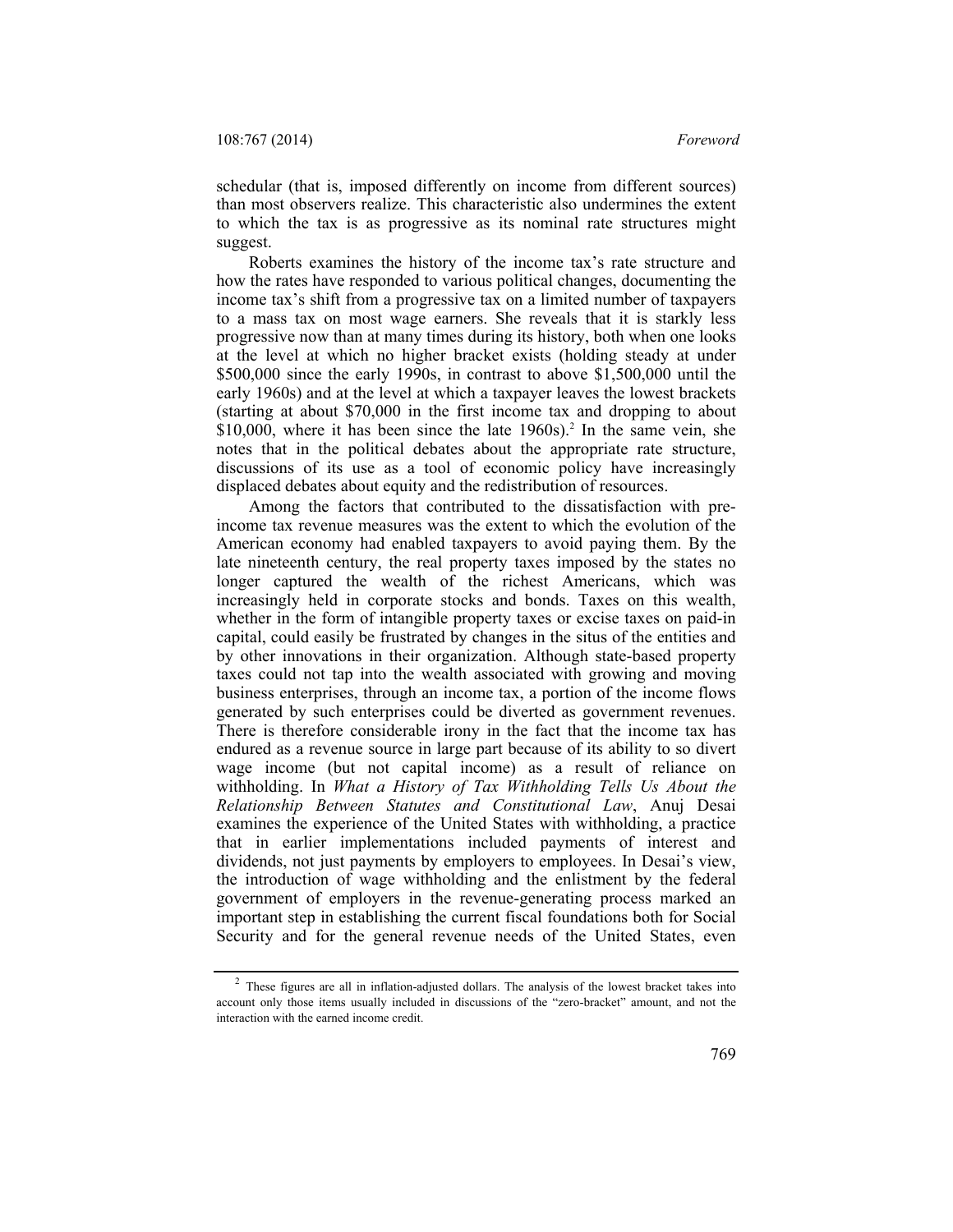though the practice may not have become a quasi-constitutional entrenched institution. Much remains for others to explore about the World War II developments through which the federal government enlisted large employers motivated by provisions in the income tax law as the mechanism for the distribution of social benefits, including retirement income and healthcare, especially when contrasted with the government's failed attempts to similarly enlist financial institutions in the administration of the tax.

Although the fiscal challenges faced by the states in the early decades of the twentieth century may have contributed to the acceptance of new federal sources of revenue, there was little appetite for abandoning the states either as separate fiscal entities or as the source of most substantive law. Although many have suggested that the success of the income tax as a revenue source has precluded the states from maintaining their own fiscal policies, Brian Galle's findings in *Does Federal Spending "Coerce" States? Evidence from State Budgets* suggest that the federal government's financial strength does not need to come at the cost of the fiscal incapacitation of the states.

Even more certainly, the increasing fiscal strength of the federal government did not result in an abandonment of the states as the source of most substantive law. The extent to which the federal income tax has operated primarily as an overlay on state law relationships and institutions has raised continual challenges for the income tax. The income tax statute has always been written as if such things as "interest," "equity," "gifts," and "employee" had some intrinsic and unavoidable meaning. Taxpayers have always had an incentive to relabel and even to restructure their relationships in ways that do not fit easily into the categories the statute as written relies on. Indeed, taxpayers are likely to seek the assistance of state courts and state legislatures to help them in this restructuring. Such incentives led to the major alterations in state community property laws that occurred during the 1940s, aimed at allowing income splitting by married couples, and, more recently, to the wholesale revisions of the laws governing business entities through the invention of LLCs in the first decade of the twenty-first century. In *A Bundle of Confusion for the Income Tax: What It Means to Own Something*, Stephanie McMahon outlines the early attempts of the income tax to classify state law relationships and to identify property, the "owner" of that property, and the income streams related to it, a quest that remains elusive today. In *Tax-Free Reorganizations: The Evolution and Revolution of Triangular Mergers*, Stephanie Hoffer and Dale Oesterle examine the difficulties inherent when federal tax concepts must be superimposed on ever-changing state law rules regarding the restructuring of corporate holdings. Both of these inquiries point out the difficulty encountered by the federal income tax when it is expected to take state law concepts and definitions of economic relationships "as it finds them."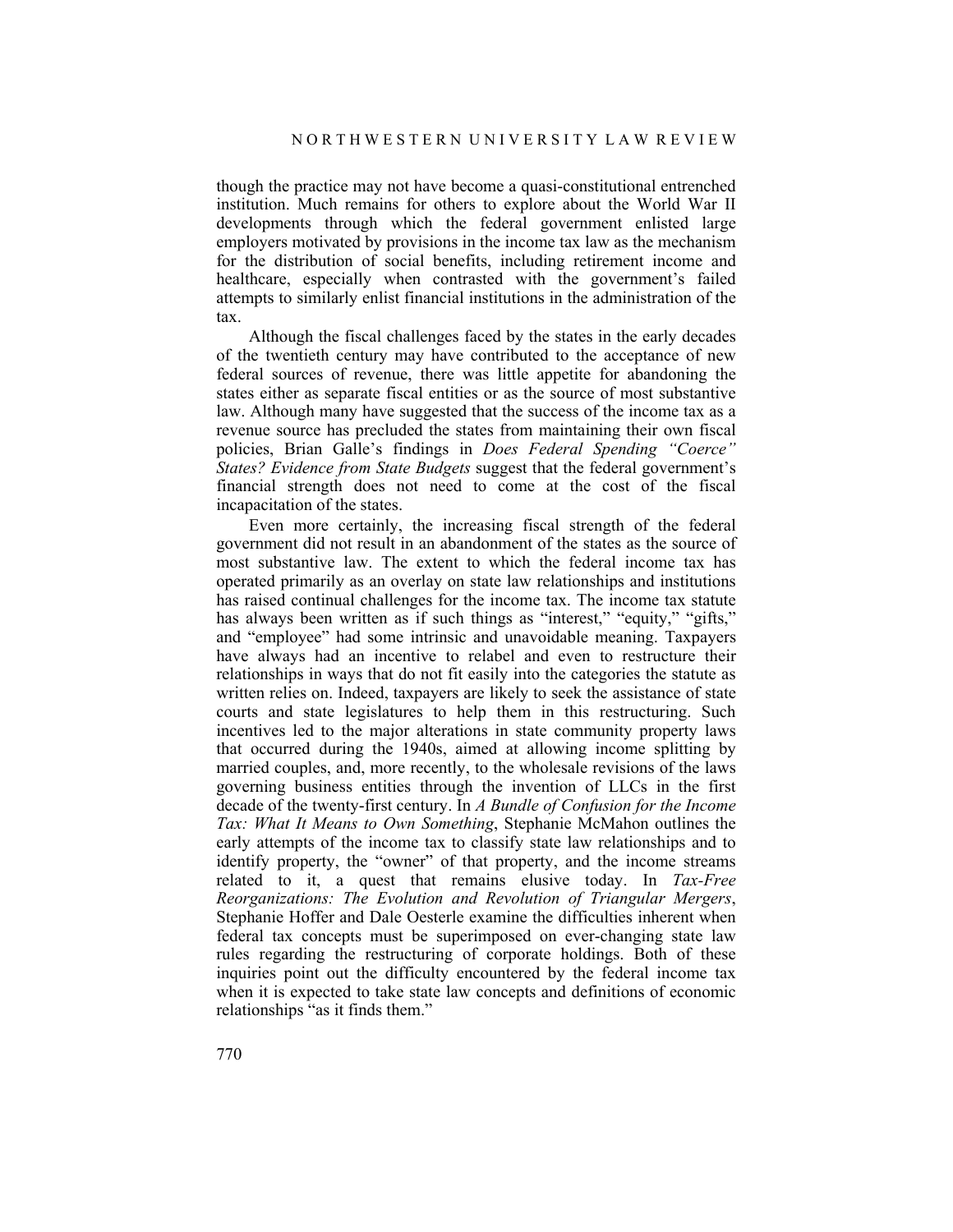108:767 (2014) *Foreword*

Perhaps more troubling than the tax-induced shifts in state law concepts has been the tax-induced shifts in economic behavior. In the early years of the income tax, these shifts were largely the unintended consequence of the need to draw arbitrary lines, for instance between longand short-lived assets or between ordinary taxable consumption and expenditures triggered by catastrophic events. But Congress has since become accustomed to manipulating the income tax for purposes other than revenue raising, as the 22 (as of this writing) separate credit provisions following Sections 45 and 48 of the Internal Revenue Code now attest.

As a result of these shifts in its effects and its uses, the income tax, like the tariff a century ago, can no longer claim to be primarily serving its originally intended purposes. It can no longer (if it ever could) be viewed simply as a mechanism whereby a portion of what would otherwise be flows of capital between private parties are diverted to the government. And, like the impact of the tariff at the time of its demise, its overall effect on the economy remains uncertain. The international mobility of capital in the twenty-first century presents challenges for the income tax strikingly similar to those faced by state property tax schemes as they chased intangible wealth across state borders 100 years ago. Neither the impact of the income tax on individual taxpayer behavior nor its ultimate economic incidence is clearly understood, perhaps in part because they are changing too frequently.

It may well be time to drop at least some of the rhetoric that has accompanied the income tax as a political institution, design variants that openly deal with its shortcomings, and reconfigure it to serve broader social goals more effectively. Adam Rosenzweig's offering, *A Corporate Tax for the Next One Hundred Years: A Proposal for a Dynamic, Selfadjusting Corporate Tax Rate*, is an example of such a potential repurposing of the income tax. Although his suggested tax would rely on a deceptively familiar concept of corporate income as its base, by altering its rate in response to the employment practices of taxpayers rather than simply according to their income level, the tax could "self-adjust" its ultimate incidence from employees to equity owners.

Time will only tell what will become of the federal income tax, but there can be no doubt that it was part of an enormous change in the way the American public viewed the federal government over the course of the last one hundred years.